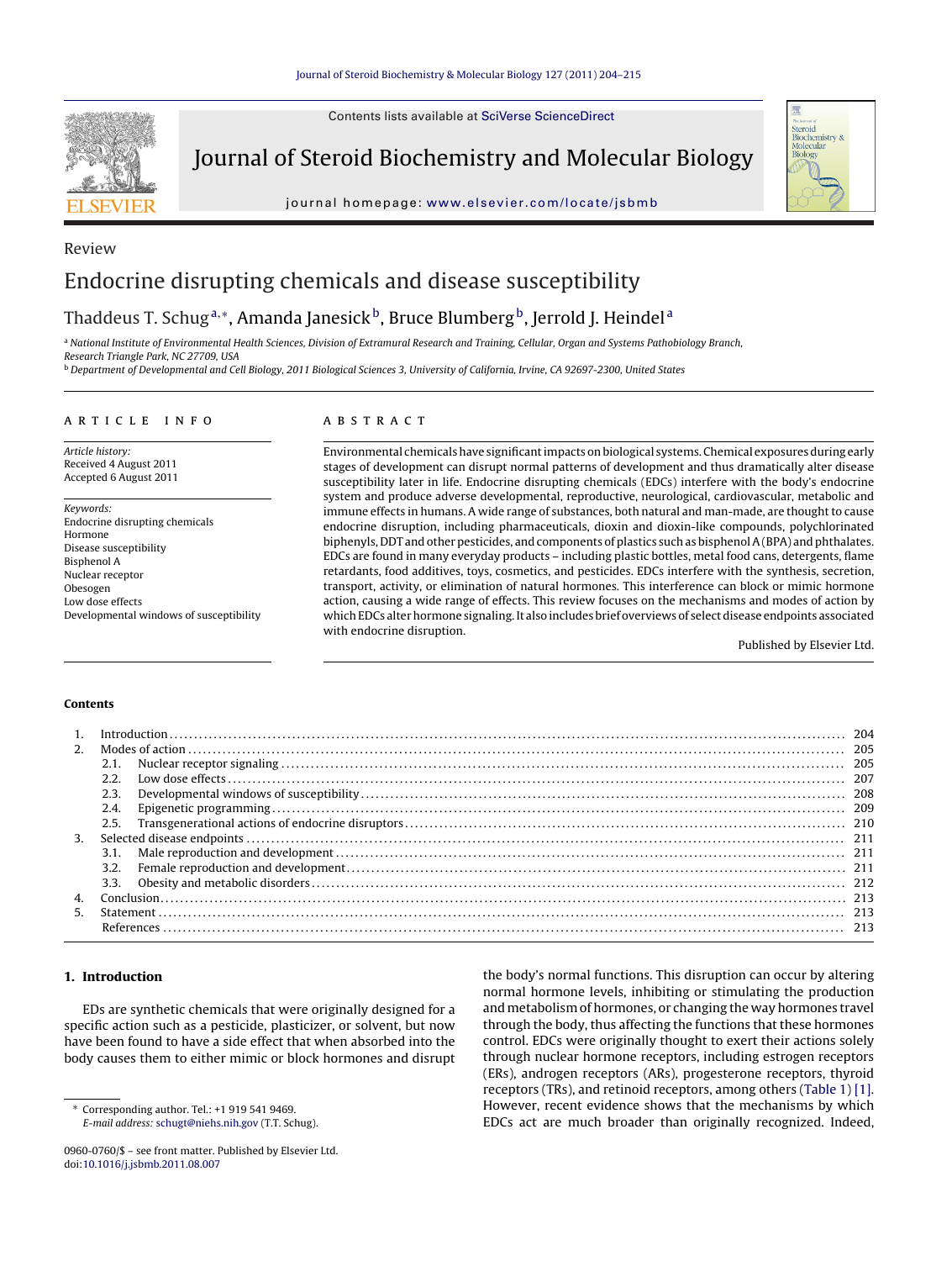#### <span id="page-1-0"></span>**Table 1**

Select human nuclear receptors and related functions.

| Receptor                          | Abbreviation                                 | Physiological function                                                                 | Endogenous ligand  | Examples of endocrine<br>Disrupting chemicals                                                                              |
|-----------------------------------|----------------------------------------------|----------------------------------------------------------------------------------------|--------------------|----------------------------------------------------------------------------------------------------------------------------|
| Androgen                          | AR                                           | Male sexual development                                                                | Testosterone       | Pesticides<br>Phthalates<br>Plasticisers<br>Polyhalogenated compounds                                                      |
| Estrogen                          | $ER \alpha$ , $\beta$<br>GPR30 (non-nuclear) | Female sexual development                                                              | Estradiol          | Alklyphenols<br><b>BPA</b><br><b>Dioxins</b><br>Furans<br>Halogenated hydrocarbons<br>Heavy metals                         |
| Thyroid hormone                   | TR $\alpha$ , $\beta$                        | Metabolism<br>Heart rate                                                               | Thyroid hormone    | <b>BPA</b><br>Dioxins<br>Furans<br><b>PBDEs</b><br><b>PCBs</b><br>Perchlorates<br>Pesticides<br>Phalates<br>Phytoestrogens |
| Progesterone                      | PR                                           | Female sexual development                                                              | Progesterone       | <b>BPA</b><br>Fungicides<br>Herbicides<br>Insecticides                                                                     |
| Arylhydrocarbon                   | AhR                                          | Circadian rhythm<br>Metabolism<br>Neurogenesis<br>Organ development<br>Stress response | Unknown            | Dioxins<br>Flavonoids<br>Herbicides<br>Indoles<br><b>PCBs</b><br>Pesticides                                                |
| Peroxisome proliferator-activated | PPAR $\alpha$ , $\beta$ , $\lambda$          | Lipid homeostasis                                                                      | Lipids/fatty acids | <b>BPA</b><br>Organotins                                                                                                   |
| Glucocordicoid                    | $GR \alpha$ , $\beta$                        | Development<br>Metabolism<br>Stress response                                           | Cortisol           | Arsenic<br><b>BPA</b><br>Phthalates                                                                                        |

studies have shown that in addition to altering nuclear receptor signaling, EDCs are capable of acting through nonsteroid receptors, transcriptional coactivators, enzymatic pathways involved in steroid biosynthesis and/or metabolism, and numerous other mechanisms that converge upon endocrine and reproductive systems [\[1,2\].](#page-9-0) Other less well known mechanisms of action of EDCs include direct effects on genes [\[3\]](#page-9-0) and their epigenetic impact [\[4\].](#page-9-0) These effects are particularly troubling since alterations in genetic programming during early stages of development may have profound effects years later and may also lead to transgenerational inheritance of disease [\(Fig.](#page-2-0) 1) [\[5\].](#page-9-0)

There are several characteristics of the endocrine system that must be understood in order to develop a full understanding of the mechanisms of actions and the consequences of exposure to EDCs. For instance, similar to hormones, EDCs can function at very low doses in a tissue specific manner. EDCs may also exert nontraditional dose–responses due to the complicated dynamics of hormone receptor occupancy and saturation. Thus low doses may have more impact on a target tissue than higher doses, and the effects and dose–response curve may be entirely different. The age at which an individual is exposed to an EDC also has important implications on resulting health consequences. Indeed, it is now clear that exposure to EDCs during development results in different effects than exposures during adulthood. Adults require higher concentrations for EDCs to cause toxicity and their effects only last as long as the EDC is present. Low dose exposure during development can result in disruptions that lasts long after the EDC is gone from the body. For this reason, the field of endocrine disruption coined the term "the fetal basis of adult disease", or FeBAD, to describe the interactions between the developing organism and the environment that determine the propensity of that individual to develop disease later in life [\[1\].](#page-9-0) This concept has been extended beyond the fetal period to include the early postnatal developmental period when organs continue to undergo substantial development. DOHaD (developmental origins of health and disease) describes the interactions between the developing organism and the environment that determine the propensity of that individual to develop disease across its lifespan [\[1\].](#page-9-0)

Evidence in animal models suggests that EDCs may affect not only the exposed individual but also the offspring and subsequent generations. The mechanism of transmission involves non-genomic modifications of the germ line such as changes in DNA methylation and histone acetylation. Altogether, EDCs pose a significant challenge to our industrialized society and to the health of humans and the environment. Indeed, due to their wide commercial use and direct link to adverse human health outcomes, the Endocrine Society published a scientific statement in 2009 indicating that endocrine disruptors pose a "significant concern for public health" [\[1\].](#page-9-0)

# **2. Modes of action**

#### 2.1. Nuclear receptor signaling

EDCs are structurally similar to many hormones, function at extremely low concentrations, and many have lipophilic properties. EDCs are capable of mimicking natural hormones and maintain similar modes of action, transport, and storage within tissues. The properties of these chemicals, while unintended, make them particularly well suited for activating or antagonizing nuclear hormone receptors. Thus, there is virtually no endocrine system immune to these substances, because of the shared properties and similarities of receptors and enzymes involved in the synthesis, release, and degradation of hormones (Table 1) [\[1\].](#page-9-0)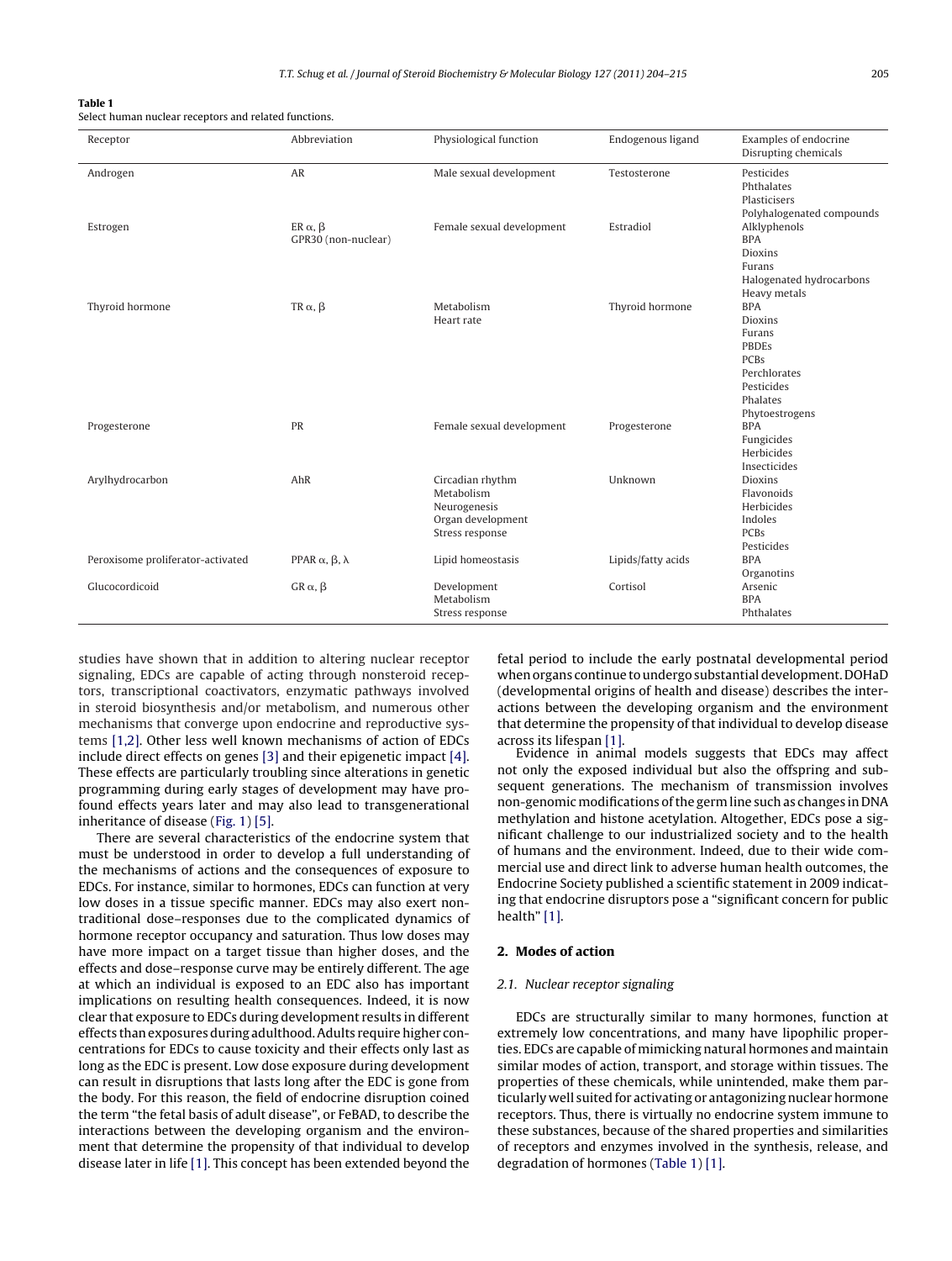<span id="page-2-0"></span>

**Fig. 1.** Model of the endocrine systems targeted by EDCs. This figure illustrates that all major endocrine organs are vulnerable to endocrine disruption, including the HPA axis, reproductive organs, the pancreas, and the thyroid gland. EDCs are also known to impact hormone-dependent metabolic systems and brain function.

The nuclear hormone receptors are a super family of transcription factors that play important roles in both physiology and disease. In humans, there are some 48 nuclear receptors and many remain "orphans" as their endogenous ligands are yet to be determined. Research on the roles of nuclear receptors has been limited largely to the use of synthetic agonists, as well as genetic approaches to alter expression. This contrasts with the estrogen receptors (ER $\alpha$  and ER $\beta$ ), which have been extensively studied [\[6\].](#page-9-0) These receptors remain at the center of endocrine disruption research, as outlined below, and results from these studies may provide a model for how other nuclear receptors interact with hormone mimics.

The estrogens are a group of steroid hormones produced by enzymatic modification of cholesterol. The primary estrogen of the reproductive years in females is  $17\beta$ -estradiol (estradiol), which is derived from testosterone by aromatase activity. There are a wide range of natural and synthetic molecules that can activate ER $\alpha$  and ER $\beta$ . Natural estrogens include those produced by plants (phytoestrogens) and fungi (mycoestrogens). Synthetic ER activators include those intentionally produced for use in humans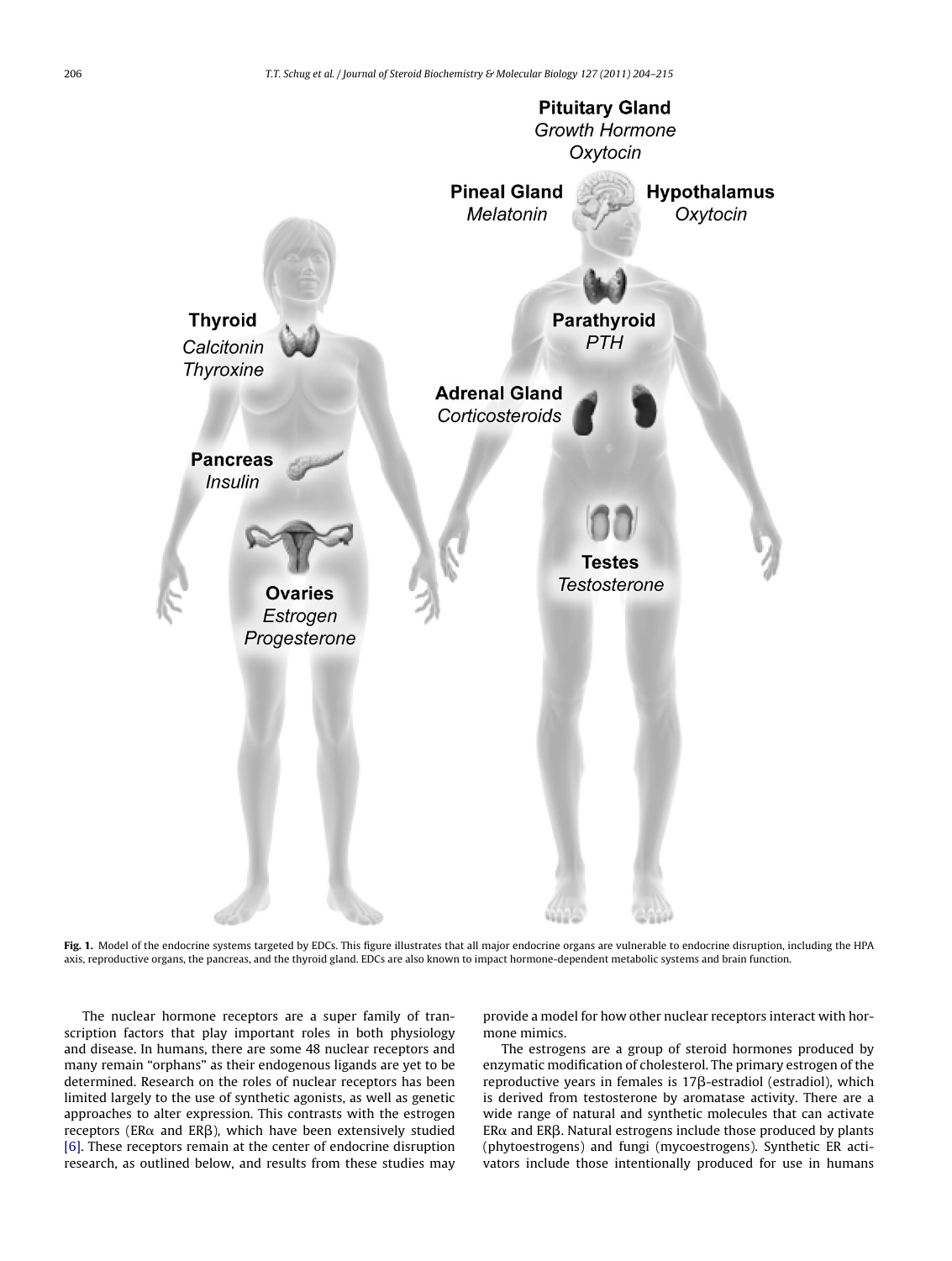

Fig. 2. Illustration of steroid hormone receptor signaling pathway. Hormones, or hormone mimics, bind to membrane or cytosol receptors, which in turn shuttle to the nucleus and attach themselves to response elements (REs), where they work to regulate gene transcription and ultimately protein production. Some receptors reside solely in the nucleus atop REs in inactive forms and become activated upon hormone binding. EDCs can alter this signaling process by binding to steroid receptors and either activating or inhibiting transcriptional response.

(e.g., diethylstilbestrol) as well as chemicals targeted for other uses that have unintended ER-modulating activities (e.g., DDT, methoxychlor). Identifying chemicals that display estrogenic activity is now a major focus of the research done on endocrine disruption.

Estrogenic compounds disrupt normal development via interaction with one of the estrogen receptors. There are three types of receptors for estrogens: the nuclear estrogen receptors (ERs), the membrane bound estrogen receptors (which are variants of the nuclear ERs), and the estrogen G protein-coupled receptor (GPR30), which is a membrane-bound protein with a high affinity toward estrogen. The main function of the ER is as a DNA-binding transcription factor that regulates gene expression and subsequent downstream responses (Fig. 2).

While some EDCs act as estrogen mimics, others have estrogenic activity but they are not true estrogens. For example, BPA was designed as a synthetic estrogen and has been shown to bind to the estrogen receptors (ER $\alpha$ , ER $\beta$ , and to the membrane ER), resulting in a cellular signal transduction cascade that is indicative of an estrogen response. [\[7,8\]](#page-9-0) However, detailed examination of its effects on gene expression in a variety of tissues indicates that, while there is significant overlap, BPA does not stimulate the same suite of genes as estradiol. In addition there is mounting evidence that EDCs such as BPA interact with other nuclear receptors, albeit at higher concentrations. For example, one study found that BPA binds to the thyroid hormone receptor (TR) with a lower affinity than the estrogen receptor [\[9\].](#page-9-0) However, others believe BPA acts as an indirect antagonist of thyroid hormone (TH) and that its effects on TH action in vivo are likely dependent on the composition and relative abundance of cofactors available in the cell [\[10\].](#page-9-0) Studies have also shown that BPA binds to the ubiquitous aryl hydrocarbon receptor (AhR) [\[11\].](#page-9-0) This is not surprising because AhR is thought to be activated by many chemicals and likely mediates toxicity through several signaling pathways [\[11\].](#page-9-0) Thus, EDCs are not hormones, but they do display hormonelike properties that can have wide-ranging effects on cellular systems.

The focus of EDC research has been on estrogens, androgens and thyroid agonists and antagonists, but it is now clear that there are EDCs that affect other receptors and metabolic systems. Another nuclear hormone receptor targeted by EDCs is the peroxisome proliferator-activated receptor gamma (PPAR $\gamma$ ) [\[reviewed](#page-9-0) [in](#page-9-0) [12\].](#page-9-0) PPARywas shown to be a key regulator of adipogenesis in vitro and in vivo and is important clinically as a target for drugs that ameliorate insulin resistance in type II diabetes. PPAR functions as a heterodimer with the retinoid 'X' receptor, RXR; the RXR-PPAR $\gamma$  heterodimer is a ligand modulated transcription factor that directly regulates the expression of its target genes [\[13\].](#page-9-0) PPAR $\gamma$  is thought to be the master regulator of adipogenesis because it plays an important role in nearly all aspects of adipocyte biology [\[reviewed](#page-9-0) [in](#page-9-0) [14,](#page-9-0) [15\].](#page-9-0) Activation of PPARy2 in preadipocytes induces them to differentiate into adipocytes and PPAR $\gamma$ is required for this process in vitro and in vivo [\[16,17\].](#page-9-0) Moreover, expression of PPAR $\gamma$  is sufficient to transform susceptible stem cells into preadipocytes [\[18\].](#page-9-0) Activating the PPAR $\gamma$  pathway drives mutipotent stromal stem cells to enter the adipogenic pathway whereas inhibition of PPAR<sub>Y</sub> expression promotes an osteogenic fate [\[reviewed](#page-9-0) [in](#page-9-0) [19,](#page-9-0) [20\].](#page-9-0) It is known that humans whose diabetes is being treated with rosiglitazone (a drug that activates  $PPAR\gamma$ ) develop more adipocytes and gain weight [\[21\].](#page-9-0) Therefore it is reasonable to hypothesize that chemicals capable of activating PPAR might have the same effect [\[reviewed](#page-10-0) [in](#page-10-0) [22\].](#page-10-0) More research is needed to determine the extent to which EDCs interact will all nuclear receptors.

# 2.2. Low dose effects

For many years, toxicologists have relied on the presumption that "the dose makes the poison", first proposed by the Swiss physician and alchemist, Paracelsusin the 1500s. This view predicts that higher doses of a chemical will cause greater harm than low doses. This model is traditionally used by regulators to establish risk assessment profiles of chemicals. It relies on a monotonic dose–response curve generated from high and moderate dose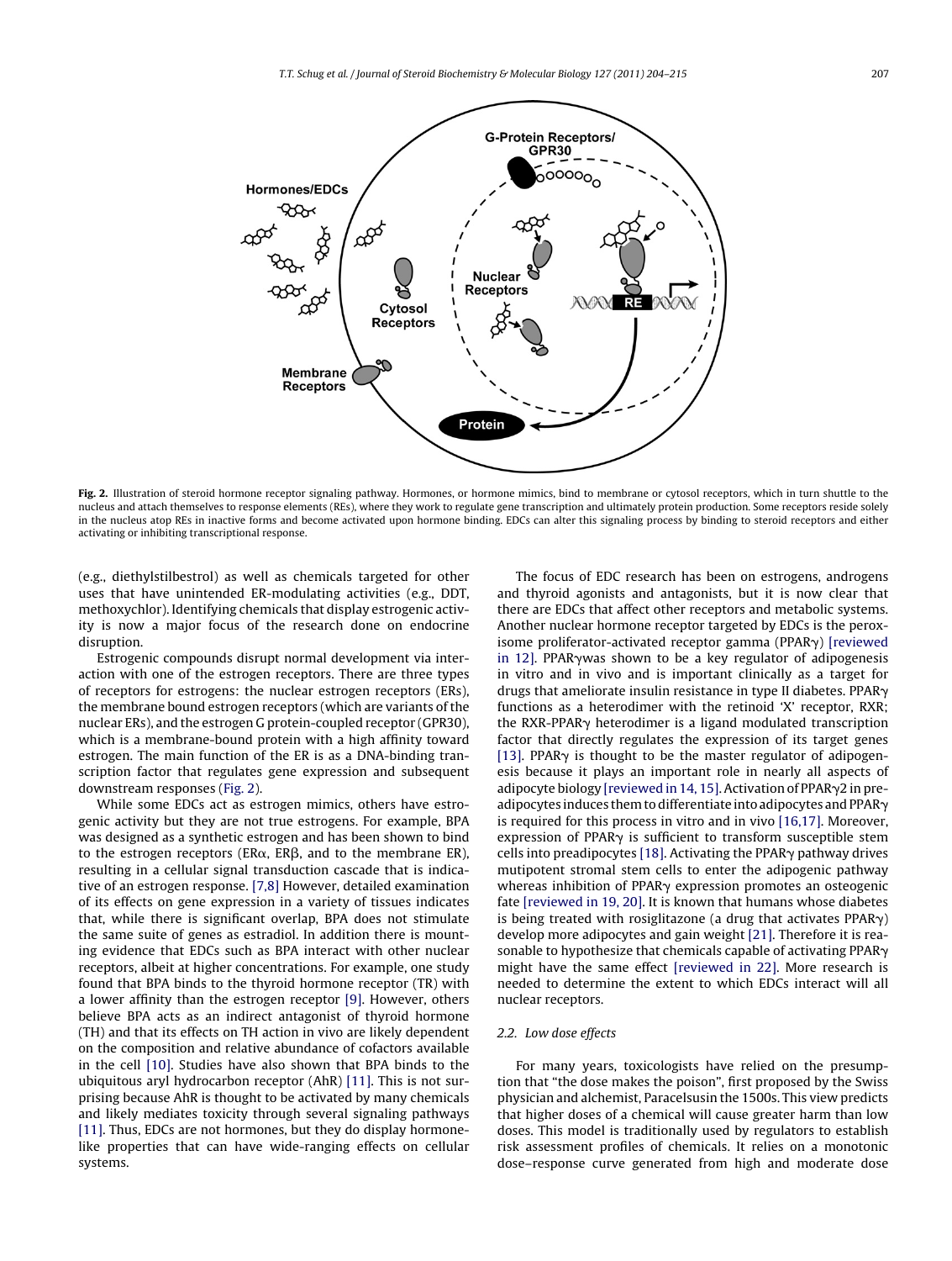

**Fig. 3.** Model illustrating early life exposures may cause functional changes at cellular levels that lead to changes in physiological status, and ultimately adult disease.

measurements that are linearly extrapolated downward to predict toxicity at very low doses. However, multiple studies on EDCs contradict this concept and question the adequacy of traditional toxicology testing paradigms for detecting low dose effects of EDCs. Indeed, these reports suggest that, similar to hormones, EDCs are capable of eliciting bi-phasic dose responses for many different endpoints at many levels of organization. These U-shaped and inverted U-shaped non-monotonic dose–response (NMDR) curves are used as evidence that very low concentrations of EDCs can effect endpoints such as cell proliferation and organ development.

NMDR curves have been described for numerous EDCs [\[23\].](#page-10-0) However, much controversy surrounds determining internal concentrations, the active metabolites, and the actual daily exposure levels of EDCs. The duration and route of exposure may also have a big influence on how the chemical is metabolized and whether or not the chemical remains biologically active. Additionally, the "low dose" levels at which these chemicals function are lower than those typically used in standard toxicology testing. This makes it difficult for toxicologists to use traditional rodent models to predict relevant endpoints for human exposures, when testing proceeds from a high dose and stops when a "no observed adverse effects level" (NOAEL) is reached.

Despite the controversy surrounding the "low dose" concept, there are several reasons why dose–response curves to toxicants may be non-monotonic. For example, the induction of metabolizing enzymes or conjugation of substrates my result in a U-shaped dose response for some endpoints. A recent study by Gualtieri et al., using Sertoli cells exposed to various doses of BPA  $(0.5 \text{ nM} - 100 \mu \text{M})$ , demonstrated that only intermediate doses ( $10 \mu$ M–50 $\mu$ M), not high or low doses, induced an incremental increase in cell protecting glutathione levels [\[24\].](#page-10-0) Their findings show that detoxification through direct conjugation was enhanced at intermediate levels and cell viability was negatively affected at high and low doses where the cells were incapable of eliciting a response mechanism.

Several studies have suggested that non-monotonic responses can be explained by the down-regulation of receptors at higher hormone levels [\[25,26\].](#page-10-0) There is also evidence that NMDR curves are generated by the integration of two or more monotonic dose response curves that occur through different pathways affecting a common endpoint with opposing effects [\[27,28\].](#page-10-0) Furthermore, adaptive responses through complex cell signaling pathways and feed-back mechanisms could cause non-monotonic effects that are inconsistent with traditional dose–response curves. For example, Bouskine et al. reported that BPA stimulates JKT-1 cell proliferation in vitro in an inverse U-shape dose–response curve [\[29\].](#page-10-0) The authors propose that BPA activates two different signaling pathways that are distinct in both signaling mechanism and the time frame of response. In summary, making predictions about the safety of chemicals by testing at moderate or high doses is not appropriate when very low doses of endocrine disruptors can alter biochemical and morphological endpoints in a manner that is not necessarily predicted by exposures at much higher doses [\[30\].](#page-10-0) Lastly, it was proposed in a theoretical treatment that non-monotonic systems result from a loss of negative feedback and that such systems can be converted back into monotonic systems by adding back negative feedback [\[31\].](#page-10-0) This has important implications for EDCs since it well known that most hormonal signaling pathways are regulated by negative feedback and it has been demonstrated that EDCs differentially affect the stability of nuclear receptor proteins and ligands [\[reviewed](#page-10-0) [in](#page-10-0) [32\].](#page-10-0)

#### 2.3. Developmental windows of susceptibility

Adult exposure to endocrine disrupting chemicals is certainly an important factor in adverse health outcomes, however focus on the fetus and/or neonate is of primary concern since developing organisms are extremely sensitive to perturbation by chemicals with hormone-like activity. Adverse effects may be most pronounced in the developing organism and occur at concentrations of the chemical that are far below levels that would be considered harmful in the adult [\[33,34\].](#page-10-0) Some of the reasons for this increased sensitivity include the fact that the protective mechanisms that are available to the adult such as DNA repair mechanisms, a competent immune system, detoxifying enzymes, liver metabolism, and the blood/brain barrier are not fully functional in the fetus or newborn. In addition, the developing organism has an increased metabolic rate as compared to an adult which, in some cases, may result in increased toxicity [\[34\].](#page-10-0) Finally, prenatal exposure to environmental factors can modify normal cellular and tissue development and function through developmental programming, such that individuals may have a higher risk of reproductive pathologies and metabolic and hormonal disorders later in life. Thus, exposures during critical windows of perinatal development may not manifest until much later in life. While fetal development is commonly known to be a period of increased sensitivity to chemical insult, childhood and adolescence are also marked by continued maturation of key endocrine systems, and are therefore susceptible to chemical exposure. Indeed, the DOHaD hypothesis, first proposed by David Barker in 1997, showed that poor in-utero nutrition resulted in high rates of disease manifested later in life [\[35\].](#page-10-0) This concept now includes non-nutritional early life exposures that have been shown to alter the body's physiology. Thus the DOHaD paradigm provides a framework to assess the effect of not only early nutrition but also EDCs on long-term health (Fig. 3) [\[36\].](#page-10-0)

Of special concern are man-made hormone mimicking chemicals capable of evading defense mechanisms and misdirecting developmental decisions. Recent studies document detectable amounts of a variety of EDCs such as phthalates, polybrominated diphenyl ethers, polycyclic aromatic hydrocarbons, and BPA in pregnant women, fetuses, newborns, young children and adolescents [\[42–47\].](#page-10-0) Since each organ system has a different developmental trajectory, and the sensitive window for exposures to cause toxicity varies during tissue development, the effects of exposures are dependent not only on the type and dose of the chemical, but also when the exposure occurs [\[48\].](#page-10-0) These studies illustrate that the in utero developmental period is a critically sensitive window of vulnerability. Disruptions during this time-frame can lead to subtle functional changes that may not emerge until later in life [\[49\].](#page-10-0) Evidence now suggests that early life exposures to toxic chemicals can be directly associated with subsequent increases in the rates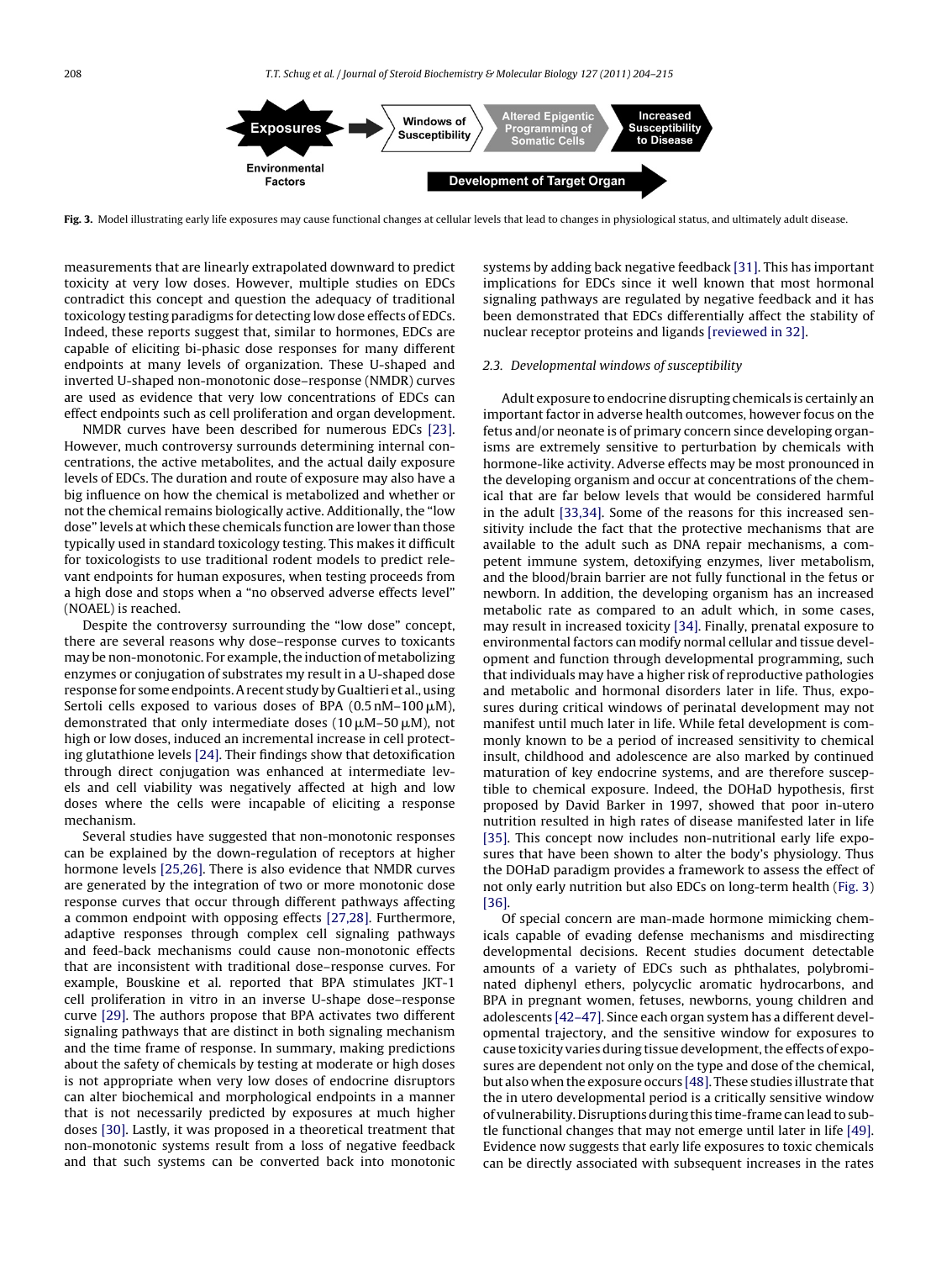**Table 2** Developmentally induced diseases (**Human\***).

| System                 | Disease                        | Chemicals              |  |
|------------------------|--------------------------------|------------------------|--|
| Reproductive/endocrine | Breast/prostate cancer         | <b>BPA</b>             |  |
|                        | Endometriosis                  | Dioxin, PCBs           |  |
|                        | Infertility                    | Estrogens, pesticides, |  |
|                        |                                | phthalates             |  |
|                        | Diabetes/metabolic<br>syndrome | <b>RPA</b>             |  |
|                        | Early puberty <sup>*</sup>     | Estrogens, BPA         |  |
|                        | Obesity <sup>*</sup>           | BPA, organochlorine    |  |
|                        |                                | pesticides, organotins |  |
| Immune/autoimmune      | Susceptibility to              | Dioxin                 |  |
|                        | infections                     |                        |  |
|                        | Autoimmune disease             | Dioxin                 |  |
| Pulmono-cardiovascular | Asthma <sup>*</sup>            | Air pollution          |  |
|                        | Heart                          | <b>BPA</b>             |  |
|                        | disease/Hypertension           |                        |  |
|                        | Stroke                         | <b>PCBs</b>            |  |
| Brain/nervous          | Alzheimer's disease            | Lead                   |  |
|                        | Parkinson's disease            | Pesticides             |  |
|                        | ADHD/learning                  | PCBs, lead, ethanol,   |  |
|                        | disabilities <sup>*</sup>      | organochlorine         |  |
|                        |                                | pesticides             |  |

of many of the most common human diseases and the diseases that have increased the most in the last 20 years including asthma, learning and behavioral problems, early puberty, infertility, breast and prostate cancer, Parkinson's disease, obesity and other diseases (Table 2) [\[49–51\].](#page-10-0)

Heindel and Newbold [\[52\]](#page-10-0) described several important principles that demonstrate how early life environmental exposures contribute to increased risks of adult disease. First, chemical exposures can have both tissue-specific and time-specific consequences on growth and development. As long as tissue is developing, it is susceptible to disruptions from environmental exposures. These disruptions can result from changes in gene expression, protein activity, cell communication or other mechanisms. Secondly, the initiating in utero exposure may act alone or in concert with other environmental stressors. That is, the risk of developing disease in adulthood can be due to the combined insults over a lifetime. Thirdly, the pathophysiology may be manifested in a disease that otherwise might not have occurred and disease progression may have variable latent periods. Finally, the effects of environmental chemical exposures can be transgenerational, thus affecting future generations.

# 2.4. Epigenetic programming

One general mechanism by which prenatal and postnatal exposures could be linked to phenotypic changes later in life is through the alteration of epigenetic marks, which have a central role in determining the functional output of the information that is stored in the genome [\[37\].](#page-10-0) The term epigenetics refers to the factors around DNA that regulate its activity but are independent of the DNA sequence. While there are several factors that can modify DNA to alter gene expression, such as histone remodeling and regulation by small non-coding RNAs, we focus here on the ability of environmental chemicals to reprogram DNA through changes in methylation patterns. DNA methylation takes place at the carbon-5 position of cytosine in CpGdinucleotides due to DNA methyltransferases [\[38\].](#page-10-0) Methyl-binding proteins then attach to these sites and subsequently attract other chromatin modifying proteins, with the end result being a silencing of the methylated gene. On the other hand, hypomethylated genes tend to be more accessible to transcriptional machinery and can generate increased and inappropriate gene expression (Fig. 4) [\[39\].](#page-10-0)

During development, the epigenome cycles through a series of precisely timed methylation changes designed to ensure proper development. The appropriate timing and extraordinary accuracy of methylation in the gametes and following fertilization makes this highly concerted system particularly vulnerable to interference from environmental exposures [\[40\].](#page-10-0) The highly orchestrated processes that occur during these critical developmental periods gives rise to concerns about vulnerability during early stages of life. For instance, epigenetic marks such as methylation patterns are laid down during development and are responsible for the programming necessary to transform stem cells into differentiated cells and tissues. The loss and subsequent reestablishment of the epigenetic profile in the developing embryo comprise a critically sensitive period during which the system is particularly vulnerable to environmental influences. Exposures to environmental chemicals,many withendocrine activity, canalter the epigenetic programming of both somatic and germ cells inducing subtle functional changes leading to disease later in life and in future generations.



Fig. 4. Model depicting how EDCs can alter methylation patterns and normal epigenetic programming in cells. Alterations in the epigenetic status of somatic cells can lead to disease in developing tissues, whereas changes in the epigenetic programming in stem cells can lead to multi- and transgeneration effects in the offspring.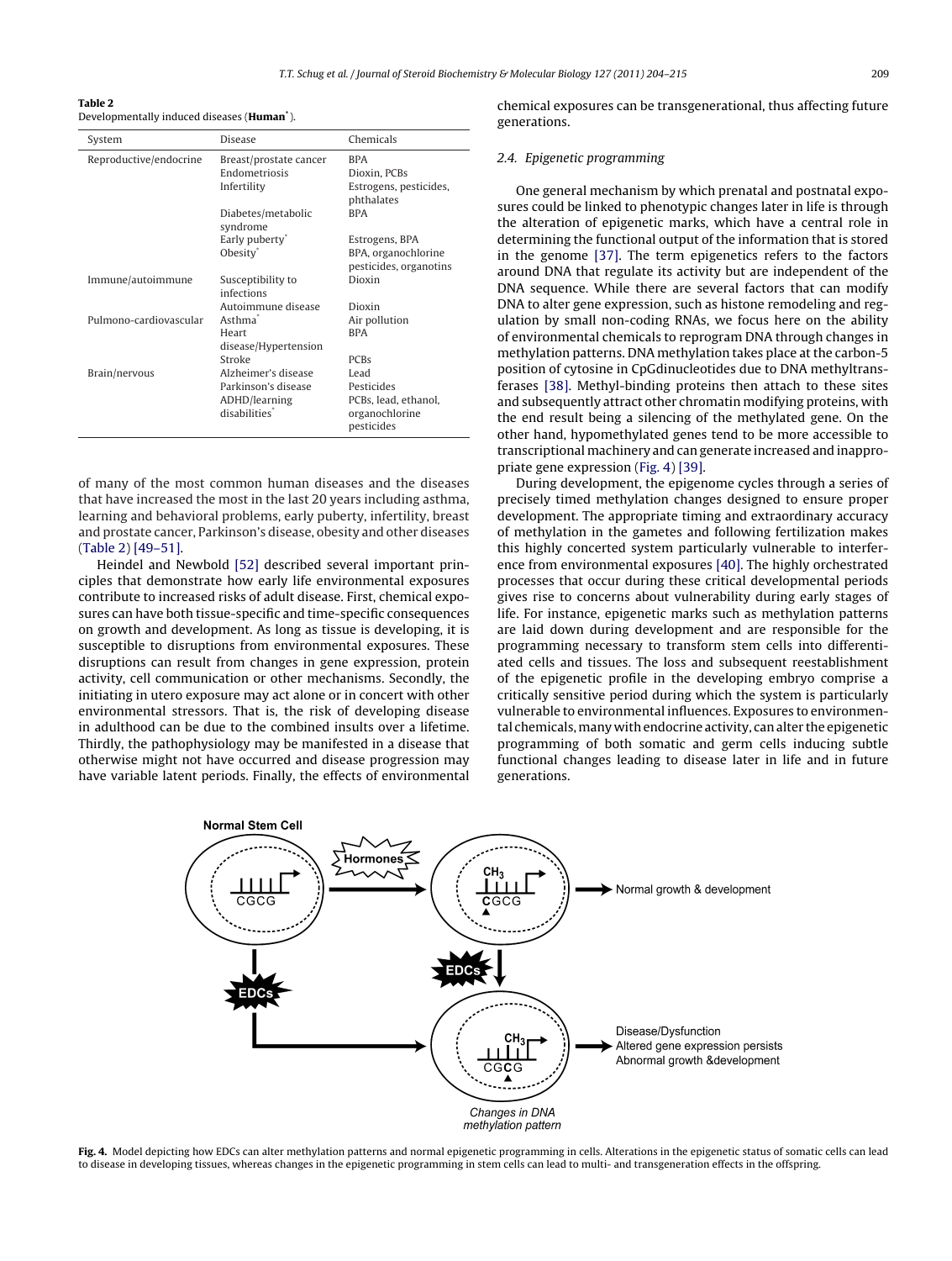

**Fig. 5.** EDCs many promote epigenetic alterations that influence somatic cells and so the disease status of the individual exposed (F0 generation). In pregnant females, EDC exposure could also cause epigenetic modifications in the next two generations (F1 and F2) through the fetus and its germ line. The effect of such multigenerational exposure in subsequent generations (F3 and beyond) would be considered a transgenerational phenotype.

The exact mechanism whereby environmental chemicals alter the epigenome has not been definitively established. It is known that following fertilization, the DNA methylation pattern in the sperm-derived pronucleus is actively removed (excluding imprinted genes). However, the enzymatic machinery responsible for demethylation is largely unknown. Recently, Activation-Induced cytidine Deaminase (AID) has been found to be highly expressed in primordial germ cells. AID was previously thought to act as a single-stranded DNA deaminase involved in recombination of the immunoglobulin genes during class switching [\[41\].](#page-10-0) However, AID activity may also play a role in DNA methylation in primordial germ cells and in the early embryo and in disrupting the action of DNA methytransferase activity during periods of programming. Emerging developments in technology necessary for accurate mapping of the epigenome during developmental periods will undoubtedly lead to a better understanding of the role of endocrine disruptors in disease susceptibility across the lifespan and across generations.

#### 2.5. Transgenerational actions of endocrine disruptors

The majority of environmental factors act on somatic tissues and influence the physiology of the individual exposed [\[5\].](#page-9-0) However, in some cases these environmental factors promote a heritable transmission of the disease phenotype through successive generations [\[5,42,43\].](#page-9-0) The heritable transmission of this environmentally induced phenotype is referred to as epigenetic transgenerational inheritance. A classic example of a multigenerational phenotype resulting from an environmental chemical involves prenatal exposure to the potent synthetic estrogen diethylstilbestrol (DES), which was prescribed to reduce the risk of pregnancy complications and losses during the 1950s and 1960s [\[44,45\].](#page-10-0) Exposure of a gestating female to DES was found to promote an abnormal reproductive tract and gonadal dysfunction in the F1 generation males and females, as well as abnormal female reproductive tract function in the F2 generation [\[33\].](#page-10-0) It is interesting that the F1 and F2 generations display different disease phenotypes. Studies are currently underway to determine whether early life exposure to DES promotes multigenerational phenotypes [\[46,47\].](#page-10-0) Another example of multigenerational exposure was demonstrated using the anti-androgenic drug, flutamide. Many other chemicals have also been implicated in promoting toxicity for multiple generations, including BPA [\[48,49\],](#page-10-0) polycyclic hydrocarbons [\[50,51\],](#page-10-0) cocaine [\[51\],](#page-10-0) pesticides [\[52\],](#page-10-0) and phytoestrogens [53-55]. It is important to note that the multigenerational effects mentioned above involving direct exposures and phenotypes are not considered transgenerational because they are not transmitted solely through the germline. Only effects appearing in the F3 generation are considered to be truly transgenerational (Fig. 5) [\[5\].](#page-9-0)

One of the first studies to demonstrate epigenetic, transgenerational effects of an endocrine disruptor involved the analysis of vinclozolin actions on the male germ line in rats [\[56\].](#page-10-0) Vinclozolin is a fungicide commonly used in agriculture that is known for its anti-androgenic endocrine action [\[57\].](#page-10-0) In this study Skinner et al. showed that exposing a pregnant rat to vinclozolin or methoxychlor (an estrogeneic pesticide) during embryonic days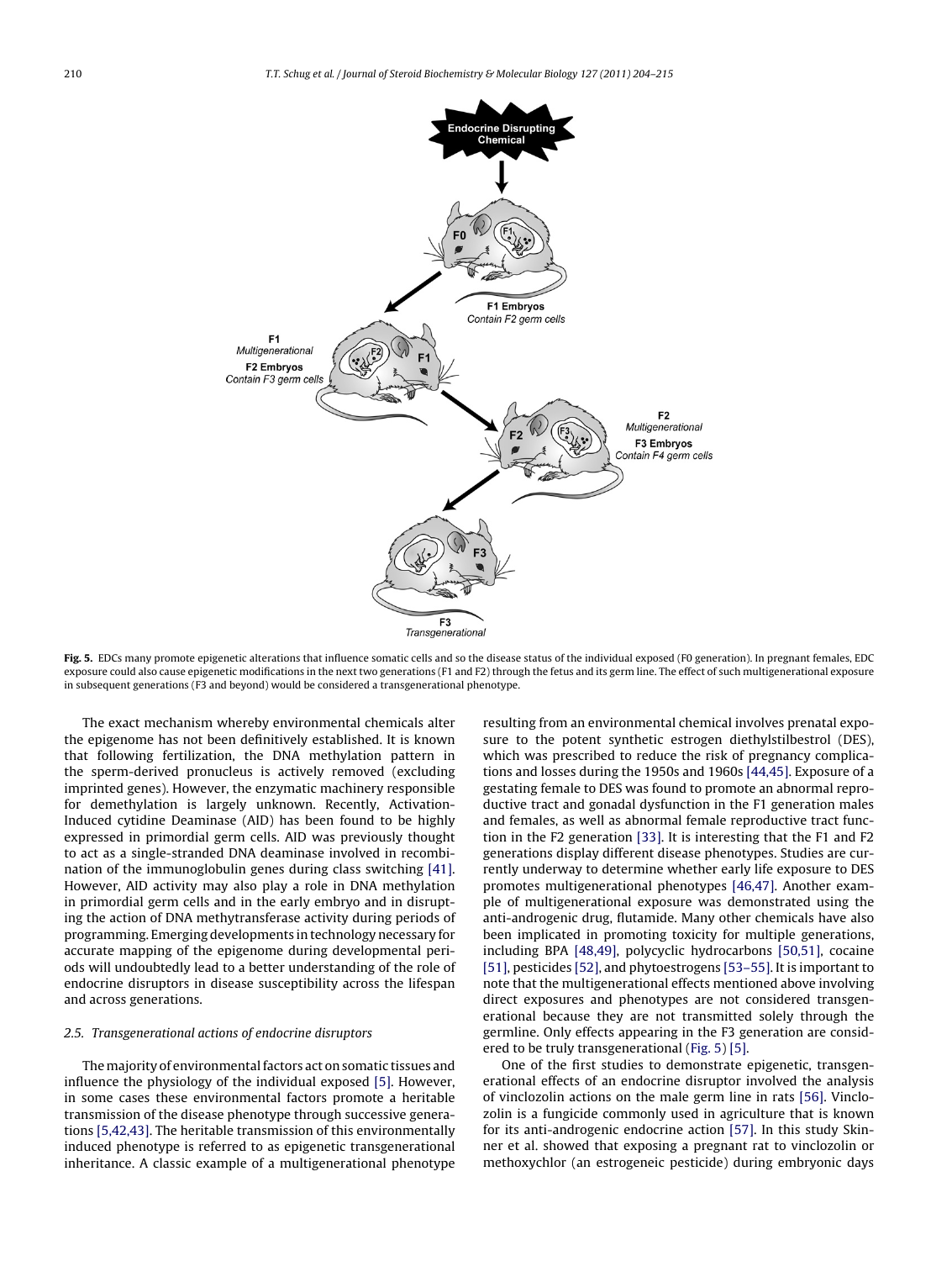8–14 caused defects in spermatogenic capacity, which were transmitted through at least four subsequent generations. Interestingly, the transgenerational phenotypes observed in the animals also included adult onset diseases, such as kidney disease, immune abnormalities, prostate lesions and cancer [\[56,58\].](#page-10-0) Subsequently, others have observed changes in behavior and learning capacity following vinclozolin exposure [\[59–63\],](#page-10-0) including transgenerational changes in mate preferences and anxiety behavior [\[63\].](#page-10-0) These transgenerational effects were only seen when the exposure window overlapped with critical developmental processes such as germ cell methylation in the differentiating testis.

## **3. Selected disease endpoints**

## 3.1. Male reproduction and development

Given the fact that both hormone production and action are regulated in large part by the reproductive tissue, it is not surprising that EDCs contribute to many adverse reproductive health outcomes in developing and adult humans. Epidemiological data has revealed an increase in male reproductive function disorders over the past 50 years, suggesting a correlative relationship with the increasing amounts of EDCs in the environment [\[64\].](#page-10-0) In the context of male reproductive health, EDCs have been linked to (1) disrupted reproductive function, displayed as reduced semen quality and infertility; (2) altered fetal development, displayed as urogenital tract abnormalities, including hypospadias and cryptorchidism, and (3) testicular germ cell cancer (TGCC) [\[1,65\].](#page-9-0) As previously mentioned, the potential lag between exposure to EDCs and the manifestation of a clinical reproductive disorder is of critical concern. In humans, this period may be years or decades post exposure because sexual maturity and fertility cannot be assessed until the exposed individual has attained a certain age [\[1\].](#page-9-0)

Skakkebaek et al. [\[66\]](#page-10-0) have suggested that the incidences of cryptorchidism, hypospadias and poor semen quality are risk factors for one another and that they are all predictive of developing testicular germ cell cancers. This quartet is defined as the testicular dysgenesis syndrome (TDS). They propose that the etiology of TDS lies in the diminished androgen action in fetal developmental periods and has a negative impact on the proper functioning of Sertoli cells (the cells supporting germ cells) and Lydig cells (where androgen synthesis occurs). This hypothesis proposes a strong association between environmental exposures and development of TDS.

Identifying environmental causes of TDS in humans is difficult because developing fetal tissues are inaccessible for examination. Thus, the majority of mechanistic evidence linking EDCs to TDS comes from animal experiments. It is possible to experimentally induce all the elements of TDS, except for germ cell cancer, by exposing pregnant rats to phthalates and other chemicals that block androgen action [\[67\].](#page-10-0) This model is referred to as the "phthalate syndrome" model, and it comprises non-descent of testis, malformations of the external genitalia, poor semen quality, and malformations of other sex organs [\[68\].](#page-10-0) The causes of phthalate syndrome center on suppression of fetal androgen action, which is the key driver of male reproductive organ development. Phthalates lower levels of testosterone and its derivatives by interfering with the uptake of steroid hormone precursors into fetal Leydig cells where steroid synthesis takes place. The net results are malformations of internal reproductive organs, hypospadias, retained nipples, and feminized anal–genital distance (AGD) [\[68\].](#page-10-0) Certain pesticides are able to block the androgen receptor, or interfere with the conversion of testosterone into dihydrotestosterone, thus producing effects similar to phthalate syndrome. Androgen action also is essential for proliferation and development of Sertoli cells, which are necessary for sperm production. Altogether, EDC-mediated disruption of androgen action during fetal development results in reduced fertility later in life [\[69\].](#page-10-0)

Epidemiological studies have identified an association between chemical exposure (e.g., to phthalates, polychlorinated biphenyls (PCBs), dioxins, and nonpersistent pesticides) and reduced semen quality. In a U.S.-based study, Duty et al. [\[70\]](#page-10-0) found links between monobutyl phthalate exposure and poor sperm motility and concentrations. A study of dioxin exposure conducted by Mocarelli et al. [\[71\],](#page-10-0) suggests that timing of exposure has a significant impact on semen quality. This study was based on men exposed to high levels of TCCD as a result of a chemical plant explosion in 1976 in Seveso, Italy. Men exposed prepubertally (1–9 years of age) demonstrated poor semen quality as adults. Interestingly, men exposed between 10–17 and 18–27 years of age showed slightly positive or no differences in semen quality, respectively. Several occupational studies have found associations between pesticide exposure and reduced semen quality [\[72–78\].](#page-10-0) In a study on male partners of pregnant women, Swan et al. [\[79\]](#page-11-0) found elevated odds ratios for poorer semen quality in relation to urinary concentrations of several common pesticides. Meeker et al. [\[80\]](#page-11-0) also found an inverse relationship between urinary pesticide levels and sperm concentration and motilityin men.While there are clear associations between EDCs and diminished male reproductive health, there is a clear need for further epidemiological studies to identify the classes of chemicals, exposure levels, and the most critical windows of susceptibility important to male reproductive health.

#### 3.2. Female reproduction and development

The ability of EDCs to alter reproductive function and health in females has been clearly demonstrated by the consequences of DES use in pregnant women. The daughters of women given DES while pregnant were shown to have rare cervicovaginal cancers [\[81,82\],](#page-11-0) decreased fertility and increases in rates of ectopic pregnancy [\[83\],](#page-11-0) and early menopause [\[84\].](#page-11-0) Many of these disorders have been replicated in laboratory animals treated with DES during gestation [\[44,85–89\].](#page-10-0) As Newbold points out [\[87\],](#page-11-0) the lessons learned from 40 years of DES research in humans and animals are that the female fetus is susceptible to environmentally induced reproductive abnormalities, that gonadal organogenesis is sensitive to synthetic hormones and hormone mimics during critical exposure windows, and that reproductive disease may not appear until decades after exposures.

Proper development of ovarian follicles in the fetus is dependent on estrogen exposure during critical periods of development. For instance, mice treated with DES on postnatal day 1–5 develop multioocytic follicles as adults [\[90\].](#page-11-0) Therefore, maintaining a homeostatic balance of local and systemic hormones during follicle development is necessary for normal follicle development and germ cell quality [\[91\].](#page-11-0) Perturbations in hormone signaling resulting from chemical exposures during developmental periods could contribute to ovarian disorders and declining conception rates in human populations [92]. And while the mechanisms by which EDCs alter follicle development are not fully understood, there is evidence that these chemicals are contributing to increased rates of aneuploidy [\[93\],](#page-11-0) polycyctic ovary syndrome (PCOS) [\[94,95\],](#page-11-0) premature ovarian failure (POF) [\[94,95\],](#page-11-0) and altered cyclicity and fecundity [\[96–100\].](#page-11-0) For example, studies have shown that prenatal exposure to BPA causes irregular cycles in mice, which is likely due to hypothalamic alterations in the circuitry that controls luteinizing hormone (LH) secretion and ovulation [\[97,101\].](#page-11-0) In humans, altered cyclicity has been reported in individuals exposed to organochlorine pesticides. Indeed, cycle irregularities have been noted in women whose mothers were exposed in utero to DES [\[46\].](#page-10-0)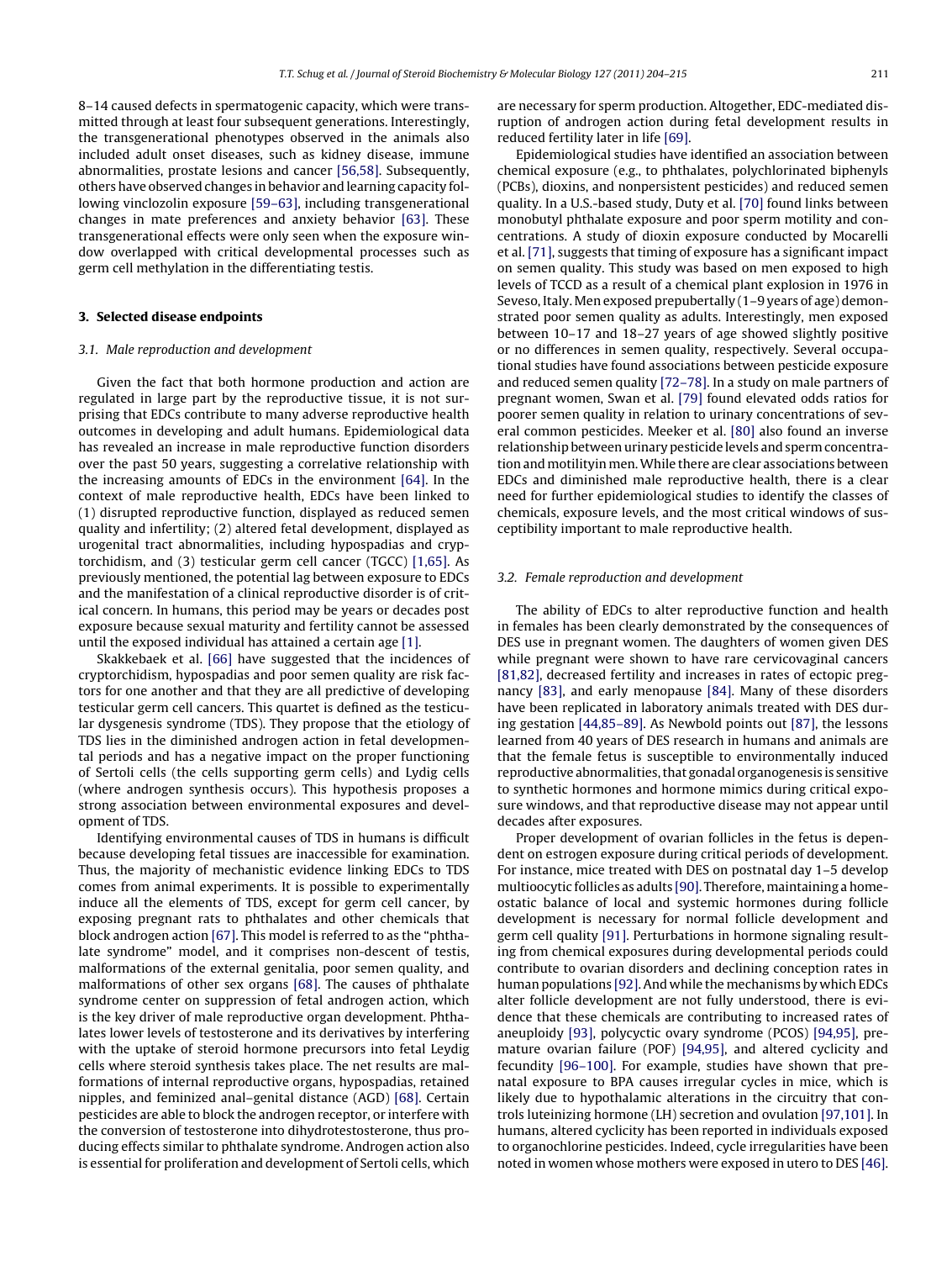Uterine fibroids (leiomyomas) are the most common tumor of the female reproductive system [\[102\],](#page-11-0) occurring in 25–50% of all women. The risk of the development of uterine fibroids increases with age during premenopausal years, but tumors typically regress with the onset of menopause [\[103\].](#page-11-0) Obesity, age at menarche and unopposed estrogen signaling have been shown to increase the risks for fibroids [\[104\].](#page-11-0) The best characterized animal model for the study of uterine fibroids is the Eker rat. A mutation of the tuberous sclerosis complex 2 (Tsc2) tumor suppressor gene causes females to develop spontaneous uterinefibroids at a high frequency [\[105\].](#page-11-0) Studies using this model have shown that exposure to EDCs increases the incidence of fibroids in these animals [\[106\].](#page-11-0) Developmental exposure to DES causes rats that are genetically predisposed to uterine tumors to develop even more tumors of a larger size, but fails to induce tumors in wild-type rats. Importantly, DES exposure imparts a hormonal imprint on the developing uterus that causes an increase in estrogen-responsive gene expression [\[91\].](#page-11-0) The potential for DES to cause uterine fibroids in humans is less clear. Two studies on DES daughters came to different conclusions. In a study of 2570 women born during the period DES was prescribed, no association was found between prenatal exposure and uterine fibroids [\[107\].A](#page-11-0)nother study of 1188 women found a signif-icant relationship between DES exposure and uterine fibroids [\[108\].](#page-11-0) On analysis of these studies, Baird and Newbold concluded that there was a definitive increase in uterine fibroids in DES daughter and the discrepancies between the studies was due to the differences and sensitivities of the methods used to detect the tumors [\[108\].](#page-11-0)

In summary, both animal and human studies suggest a role of EDCs in altering female reproductive development. Data from animal experiments show that EDC exposure during critical periods of development, both prenatal and neonatal, can induces functional changes that appear later in life. There are data gaps in understanding the mechanisms by which EDCs carry out their action, but it is clear that to reduce the risk of reproductive disorders we must take action to reduce exposure to these chemicals.

#### 3.3. Obesity and metabolic disorders

There is now compelling evidence linking prenatal exposures to a variety of chemicals with altered developmental programming that may lead to weight gain [\[22\]](#page-10-0) and metabolic disturbances such as diabetes later in life [\[109,110\].](#page-11-0) One well-studied example concerns the effects of maternal tobacco smoking. Babies born to mothers who smoke are typically born with a low birth weight but experience increased risk of obesity, cardiovascular disease and metabolic syndrome later in life, thus some component(s) of tobacco smoke that are transported to the fetus are "obesogens" [\[111\].](#page-11-0)

Obesogens are functionally defined as chemicals that promote weight gain by acting directly on fat cells (to increase their number or the storage of fat) or indirectly by altering mechanism through which the body regulates appetite and satiety, by altering basal metabolic rate, or by altering energy balance to favor the storage of calories [\[reviewed](#page-10-0) [in](#page-10-0) [22,](#page-10-0) [112\].](#page-10-0) Many known obesogens are EDCs that can act as direct ligands for nuclear hormone receptors, or affect components in metabolic signaling pathways under hormonal control [\[22\].](#page-10-0) Indeed, environmental chemicals such as tributyltin (TBT) and triphenyltin (TPT) are known to stimulate adipogenesis in vitro and in vivo. TBT and TPT are nanomolar affinity ligands for the RXR-PPAR $\gamma$  heterodimer [\[113,114\]](#page-11-0) and stimulate 3T3-L1 preadipocytes to differentiate into adipocytes [\[113–115\]](#page-11-0) in a PPAR $\gamma$ -dependent manner [\[116,117\].](#page-11-0) The ligandbinding pocket of PPAR $\gamma$  is large and considered to be promiscuous [\[118\];](#page-11-0) therefore, it is not surprising that an increasing number of



**Fig. 6.** The iceberg illustration indicates that there is evidence that exposure to certain EDCs during results in obesity in animal models. Only a few chemicals have been thoroughly studied in humans, thus possible that many more chemicals will be found below "the tip of the iceberg" that impact obesity.

other chemicals with dissimilar structures have been shown to be PPAR $\gamma$  ligands [\[reviewed](#page-9-0) [in](#page-9-0) [12\].](#page-9-0) It is currently unknown how many environmental chemicals activate PPAR $\gamma$  and whether some or all of these will ultimately turn out to be obesogens but there is little doubt that activating PPAR $\gamma$  is an important pathway for adipogenesis and obesity (Fig. 6) [\[12,22\].](#page-9-0)

Mature adipocytes are generated from multipotent stromal cells (MSCs) found in almost all fetal and adult tissues [\[119\].](#page-11-0) MSCs can differentiate into bone, adipose tissue, cartilage, muscle, in vitro and are thought to help maintain these tissues in the adult. Exposure of pregnant mice to TBT or the pharmaceutical obesogen rosiglitazone produced an MSC population that was predisposed to differentiate into adipocytes at the expense of bone [\[116\].](#page-11-0) Although the effects of TBT exposure on adults remains unexplored, it is known that rosiglitazone treatment increases weight and fat cell number in humans [\[120\];](#page-11-0) therefore, it is likely that TBT has the same effect. Intriguingly, MSCs derived from mice exposed to TBT in utero showed epigenetic alterations in the methylation status of the CpG islands of adipogenic genes such as AP2 and PPAR which presumably led to the observed increase in the number of preadipocytes in the MSC compartment and in the frequency with which MSCs differentiated into adipocytes upon adipogenic stimulation [\[116\].](#page-11-0) Ultimately, it will be quite important to understand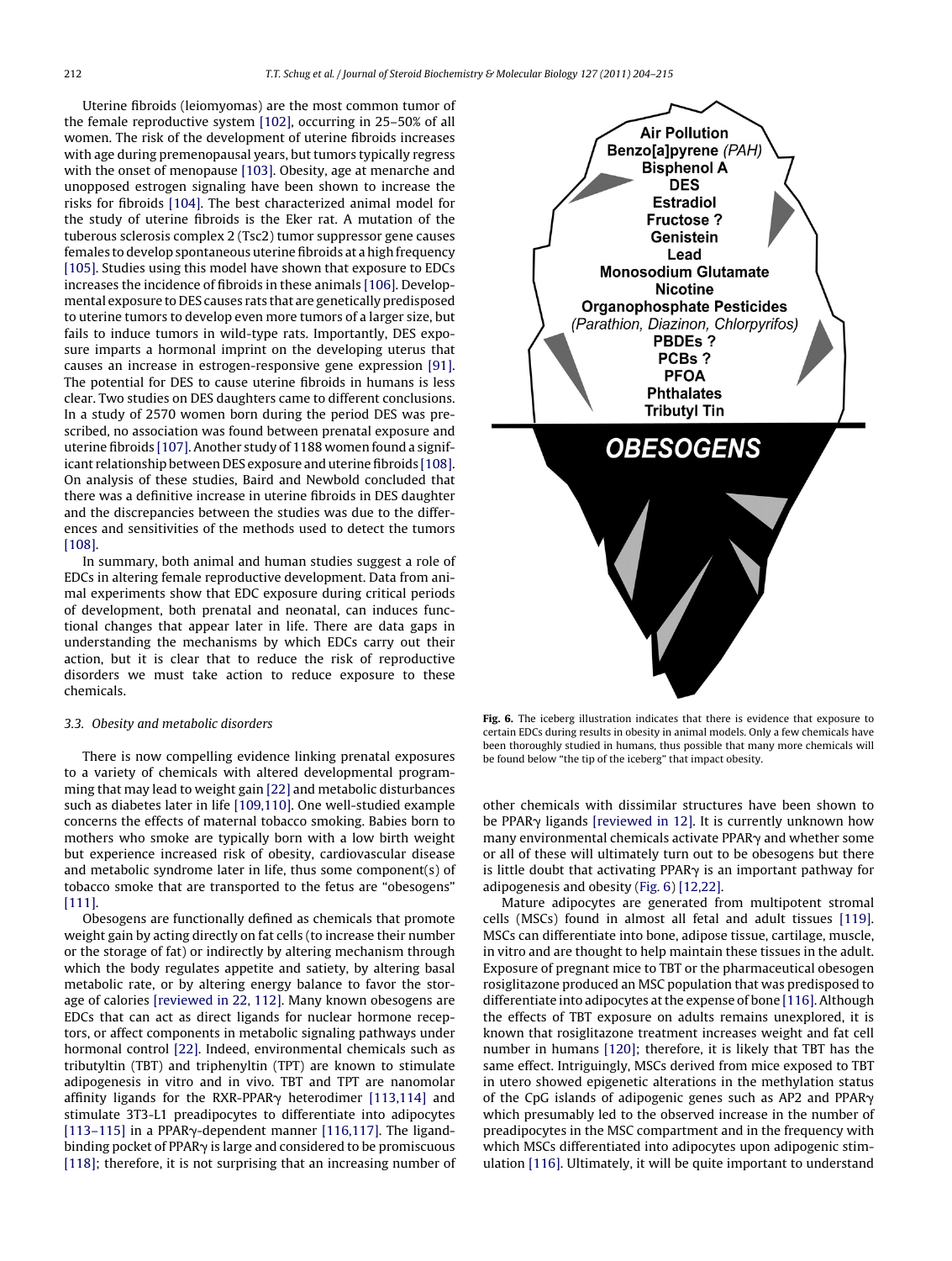<span id="page-9-0"></span>how the setpoint for adipocyte number is programmed in humans and how this can be altered by EDC exposure.

There is growing concern in the scientific community that EDCs may be contributing to the rapid increased rates of diabetes and metabolic syndrome. It is of particular concern that the incidence of both obesity and diabetes are rising rapidly in the young. While there can be no argument that eating calorie-dense, nutrient-poor food in large portions combined with lack of exercise plays an important role, the rapid rise in obesity and diabetes in the young suggests the influence of early life exposures to chemicals may be playing an important role. Indeed, there is a growing body of literature linking exposure to EDCs such as BPA, dioxins, organochlorine and organophosphate pesticides with the incidence of metabolic syndrome and diabetes [\[109,110,121\].](#page-11-0) It is know that obesity and diabetes are linked and many of these same chemicals are associated with weight gain/obesity [\[22,112,122\]](#page-10-0) and diabetes. While the precise metabolic pathways targeted by most of these chemicals are uncertain at present, the data linking EDCs with obesity, metabolic syndrome and diabetes are strong and the number of studies finding positive association is growing. Understanding the molecular mechanisms involved in the role of epigenetics and early life exposures will provide important insights into the etiology of these chronic disorders and should play an important role in designing effective prevention strategies.

# **4. Conclusion**

Humans are exposed to thousands of chemicals during their lifetime, through the air, food, and water. A significant number of these chemicals can be toxic since they can disrupt the endocrine system. Over the past decade, the list of chemicals with endocrine disrupting activity has dramatically increased [\[123\].](#page-11-0) Evidence has shown that EDCs compromise the reproductive system, thyroid signaling mechanisms, as well as tissues and organs associated with energy metabolism, glucose control, fat cell development and satiety. Indeed, it is plausible that all endocrine systems are to some degree affected by environmental chemical exposures. Since EDCs activate the same receptors and signaling pathways as hormones and act at low concentrations, they are subject to the same biological regulatory systems as hormones.And since hormones control all aspects of physiology across the lifespan, the same can be expected from EDCs.

Hormones play a critical role in tissue development and the programming of stem cells and tissues during the developmental process. The same can be said for EDCs. The DOHaD paradigm illustrates that many, if not all, diseases have their origin during development. EDCs pose the most risk during the developmental period as they alter programming, which leads to increased susceptibility to disease later in life. Testing for chemicals with endocrine disrupting activity can be challenging as the effects are often subtle (functional changes such as alterations in epigenetic marks, and changes in gene expression), and they can manifest effects later in life, long after the EDC is eliminated from the body. Over the past 40 years, there has been a significant increase in a variety of endocrine-associated diseases including, infertility, premature puberty, ADHD, obesity and diabetes, and endocrine cancers such as prostate, ovarian and breast. It is biologically plausible that EDCs are playing a significant role in these and other diseases.

The notion that EDCs are significantly impacting human health is of great concern. More data is needed to expand the list of tissues affected by EDCs, and more effort is needed to identify and classify the diseases and dysfunctions they are causing in humans and animal models. Nevertheless, current data is sufficient to identify a public health problem that must be addressed. There must be concerted efforts to reduce exposures to EDCs across the lifespan, with particular emphasis in pregnant women and infants. In addition, it is important for scientists to develop biomarkers to measure exposure to EDCs during development periods. These biomarkers could be used to identify windows of susceptibility to EDCs and to develop early therapeutic interventions.

# **5. Statement**

This article may be the work product of an employee or group of employees of the National Institute of Environmental Health Sciences (NIEHS), National Institutes of Health (NIH), however, the statements, opinions or conclusions contained therein do not necessarily represent the statements, opinions or conclusions of NIEHS, NIH or the United States government.

#### **References**

- [1] E. Diamanti-Kandarakis, J.P. Bourguignon, L.C. Giudice, R. Hauser, G.S. Prins, A.M. Soto, et al., Endocrine-disrupting chemicals: an Endocrine Society scientific statement, Endocr. Rev. 30 (4) (2009) 293–342.
- E. Diamanti-Kandarakis, E. Palioura, S.A. Kandarakis, M. Koutsilieris, The impact of endocrine disruptors on endocrine targets, Horm. Metab. Res. 42 (8) (2010) 543–552, Epub 2010 April, 2023.
- [3] R. Moral, R. Wang, I.H. Russo, C.A. Lamartiniere, J. Pereira, J. Russo, Effect of prenatal exposure to the endocrine disruptor bisphenol A on mammary gland morphology and gene expression signature, J. Endocrinol. 196 (1) (2008) 101–112.
- [4] M.D. Anway, M.K. Skinner, Epigenetic programming of the germ line: effects of endocrine disruptors on the development of transgenerational disease, Reprod. Biomed. Online 16 (1) (2008) 23–25.
- [5] M.K. Skinner, Role of epigenetics in developmental biology and transgenerational inheritance, Birth Defects Res. C Embryo Today 93 (1) (2011) 51–55, doi: 10. 1002/bdrc.20199.
- [6] N. Heldring, A. Pike, S. Andersson, J. Matthews, G. Cheng, J. Hartman, et al., Estrogen receptors: how do they signal and what are their targets, Physiol. Rev. 87 (3) (2007) 905–931.
- [7] C.S. Watson, N.N. Bulayeva, A.L. Wozniak, R.A. Alyea, Xenoestrogens are potent activators of nongenomic estrogenic responses, Steroids 72 (2007) 124–134.
- [8] P. Thomas, J. Dong, Binding and activation of the seven-transmembrane estrogen receptor GPR30 by environmental estrogens: a potential novel mechanism of endocrine disruption, J. Steroid Biochem. Mol. Biol. 102 (2006) 175–179.
- [9] K. Moriyama, T. Tagami, T. Akamizu, T. Usui, M. Saijo, N. Kanamoto, et al., Thyroid hormone action is disrupted by bisphenol A as an antagonist, J. Clin. Endocrinol. Metab. 87 (2002) 5185–5190.
- [10] K.J. Gauger, Y. Kato, K. Haraguchi, H.J. Lehmler, L.W. Robertson, R. Bansal, et al., Polychlorinated biphenyls (PCBs) exert thyroid hormone-like effects in the fetal rat brain but do not bind to thyroid hormone receptors, Environ. Health Perspect. 112 (5) (2004) 516–523.
- [11] P. Pocar, B. Fischer, T. Klonisch, S. Hombach-Klonisch, Molecular interactions ofthe aryl hydrocarbon receptor and its biological and toxicological relevance for reproduction, Reproduction 129 (4) (2005) 379–389.
- [12] A. Janesick, B. Blumberg, Minireview: PPARgamma as the target of obesogens, J. Steroid Biochem. Mol. Biol. (2011).
- [13] P. Tontonoz, E. Hu, B.M. Spiegelman, Stimulation of adipogenesis in fibroblasts by PPAR gamma 2, a lipid-activated transcription factor, Cell 79 (7) (1994) 1147–1156.
- [14] R.M Evans, G.D. Barish, Y.X. Wang, PPARs and the complex journey to obesity, Nat. Med. 10 (4) (2004) 355–361.
- [15] P. Tontonoz, B.M. Spiegelman, Fat and beyond: the diverse biology of PPARgamma, Annu. Rev. Biochem. 77 (2008) 289–312.
- [16] E.D. Rosen, P. Sarraf, A.E. Troy, G. Bradwin, K. Moore, D.S. Milstone, et al., PPAR gamma is required for the differentiation of adipose tissue in vivo and in vitro, Mol. Cell 4 (4) (1999) 611–617.
- [17] E.D. Rosen, O.A. MacDougald, Adipocyte differentiation from the inside out, Nat. Rev. Mol. Cell Biol. 7 (12) (2006) 885–896.
- [18] W. Tang, D. Zeve, J.M. Suh, D. Bosnakovski, M. Kyba, R.E. Hammer, et al., White fat progenitor cells reside in the adipose vasculature, Science 322 (5901) (2008) 583–586.
- [19] I. Takada, A.P. Kouzmenko, S. Kato, Wnt and PPARgamma signaling in osteoblastogenesis and adipogenesis, Nat. Rev. Rheumatol. 5 (8) (2009) 442–447.
- [20] I. Takada, A.P. Kouzmenko, S. Kato, PPAR-gamma signaling crosstalk in mesenchymal stem cells, PPAR Res. 2010 (2010).
- [21] W.S. Shim, M.Y. Do, S.K. Kim, H.J. Kim, K.Y. Hur, E.S. Kang, et al., The long-term effects of rosiglitazone on serum lipid concentrations and body weight, Clin. Endocrinol. (Oxf) 65 (4) (2006) 453–459.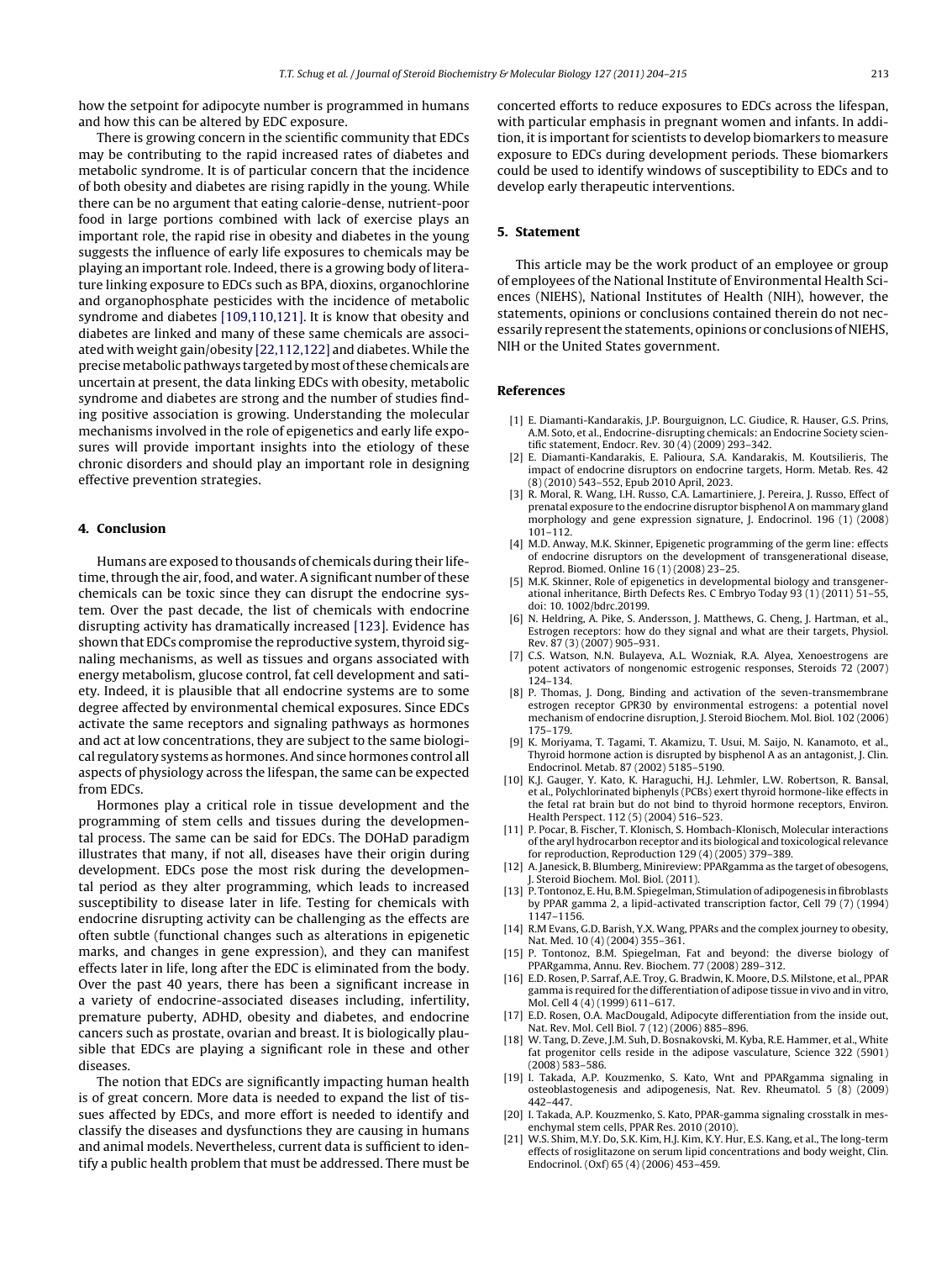- <span id="page-10-0"></span>[22] A. Janesick, B. Blumberg, Endocrine disrupting chemicals and the developmental programming of adipogenesis and obesity, Birth Defects Res. CEmbryo Today 93 (1) (2011) 34–50.
- [23] R.B. Conolly, W.K. Lutz, Nonmonotonic dose–response relationships: mechanistic basis, kinetic modeling, and implications for risk assessment, Tox. Sci. 77 (2004) 151–157.
- [24] A.F. Gualtieri, M.A. Iwachow, M. Venara, R.A. Rey, H.F. Schteingart, Bisphenol A effect on glutathione synthesis and recycling in testicular Sertoli cells, J. Endocrinol. Invest. (2010).
- [25] K.L. Medlock, C.R. Lyttle, N. Kelepouris, E.D. Newman, D.M. Sheehan, Estradiol down-regulation of the rat uterine estrogen receptor, Proc. Soc. Exp. Biol. Med. 196 (3) (1991) 293–300.
- [26] T.A. Tibbetts, M. Mendoza-Meneses, B.W. O'Malley, O.M. Conneely, Mutual and intercompartmental regulation of estrogen receptor and progesterone receptor expression in the mouse uterus, Biol. Reprod. 59 (1998) 1143–1152.
- [27] L.N. Vandenberg, M.V. Maffini, C. Sonnenschein, B.S. Rubin, A.M. Soto, Bisphenol-A and the great divide: a review of controversies in the field of endocrine disruption, Endocr. Rev. 30 (1) (2009) 75–95.
- [28] A.M. Soto, T.-M. Lin, K. Sakabe, N. Olea, D.A. Damassa, C. Sonnenschein, Variants of the human prostate LNCaP cell line as a tool to study discrete components of the androgen-mediated proliferative response, Oncol. Res. 7 (1995) 545–558.
- [29] A. Bouskine, M. Nebout, F. Brucker-Davis, M. Benahmed, P. Fenichel, Low doses of bisphenol A promote human seminoma cell proliferation by activating PKA and PKG via a membrane G-protein-coupled estrogen receptor, Environ. Health Perspect. 117 (7) (2009) 1053–1058.
- [30] W.V. Welshons, K.A. Thayer, B.M. Judy, J.A. Taylor, E.M. Curran, F.S. vom Saal, Large effects from small exposures. I. Mechanisms for endocrine-disrupting chemicals with estrogenic activity, Environ. Health Perspect. 111 (8) (2003) 994–1006.
- [31] G.A. Enciso, H.L. Smith, E.D. Sontag, Non-monotone systems decomposable into monotone systems with negative feedback, J. Diff. Equat. 224 (2005) 205–227.
- [32] M.M. Tabb, B. Blumberg, New modes of action for endocrine-disrupting chemicals, Mol. Endocrinol. 20 (3) (2006) 475–482.
- [33] R.R. Newbold, E. Padilla-Banks, W.N. Jefferson, Adverse effects of the model environmental estrogen diethylstilbestrol are transmitted to subsequent generations, Endocrinology 147 (Suppl. 6) (2006) S11–S17.
- [34] R.R. Newbold, E. Padilla-Banks, R.J. Snyder, T.M. Phillips,W.N. Jefferson, Developmental exposure to endocrine disruptors and the obesity epidemic, Reprod. Toxicol. 23 (3) (2007) 290–296.
- [35] D.J. Barker, P.M. Clark, Fetal undernutrition and disease in later life, Rev. Reprod. 2 (2) (1997) 105–112.
- [36] P.P. Silveira, A.K. Portella, M.Z. Goldani, M.A. Barbieri, Developmental origins of health and disease (DOHaD), J. Pediatr. (Rio J) 83 (6) (2007) 494–504.
- [37] R.L. Jirtle, M.K. Skinner, Environmental epigenomics and disease susceptibility, Nat. Rev. Genet. 8 (4) (2007) 253–262.
- [38] R.J. Klose, A.P. Bird, Genomic DNA methylation: the mark and its mediators, Trends Biochem. Sci. 31 (2) (2006) 89–97, Epub 2006 January, 2005.
- [39] W.Y. Tang, S.M. Ho, Epigenetic reprogramming and imprinting in origins of disease, Rev. Endocr. Metab. Disord. 8 (2) (2007) 173–182.
- [40] S.K.Murphy,R.L.Jirtle,Imprinting evolution and the price of silence, BioEssays 25 (6) (2003) 577–588.
- [41] R.W. Maul, P.J. Gearhart, AID and somatic hypermutation, Adv. Immunol. 105 (2010) 159–191.
- [42] M.K. Skinner, M. Manikkam, C. Guerrero-Bosagna, Epigenetic transgenerational actions of environmental factors in disease etiology, Trends Endocrinol. Metab. 21 (4) (2010) 214–222, Epub 2010 January, 2014.
- [43] N.C. Whitelaw, E. Whitelaw, Transgenerational epigenetic inheritance in health and disease, Curr. Opin. Genet. Dev. 18 (3) (2008) 273–279, Epub 2008 August, 2012.
- [44] R.R. Newbold, Prenatal exposure to diethylstilbestrol (DES), Fertil. Steril. 89 (2 Suppl) (2008) e55–e56.
- [45] R.R. Newbold, R.B. Hanson, W.N. Jefferson, B.C. Bullock, J. Haseman, J.A. McLachlan, Proliferative lesions and reproductive tract tumors in male descendants of mice exposed developmentally to diethylstilbestrol, Carcinogenesis 21 (7) (2000) 1355–1363.
- [46] L. Titus-Ernstoff, R. Troisi, E.E. Hatch, M. Hyer, L.A. Wise, J.R. Palmer, et al., Offspring of women exposed in utero to diethylstilbestrol (DES): a preliminary report of benign and malignant pathology in the third generation, Epidemiology 19 (2) (2008) 251–257.
- [47] M.K. Skinner, M. Manikkam, C. Guerrero-Bosagna, Epigenetic transgenerational actions of endocrine disruptors, Reprod. Toxicol. 31 (3)(2011) 337–343, Epub 2010 Nov 2013.
- [48] D.C. Dolinoy, D. Huang, R.L. Jirtle, Maternal nutrient supplementation counteracts bisphenol A-induced DNA hypomethylation in early development, Proc. Natl. Acad. Sci. 104 (32) (2007) 13056–13061.
- [49] T. Yaoi, K. Itoh, K. Nakamura, H. Ogi, Y. Fujiwara, S. Fushiki, Genome-wide analysis of epigenomic alterations in fetal mouse forebrain after exposure to low doses of bisphenol A, Biochem. Biophys. Res. Commun. 376 (3) (2008) 563–567.
- [50] F. Perera, W.Y. Tang, J. Herbstman, D. Tang, L. Levin, R. Miller, et al., Relation of DNA methylation of 5'-CpG island of ACSL3 to transplacental exposure to airborne polycyclic aromatic hydrocarbons and childhood asthma, PLoS One 4 (2) (2009) e4488, Epub 2009 February, 4416.
- [51] S.I. Novikova, F. He, J. Bai, N.J. Cutrufello, M.S. Lidow, A.S. Undieh, Maternal cocaine administration in mice alters DNA methylation and gene expression in hippocampal neurons of neonatal and prepubertal offspring, PLoS One 3 (4) (2008) e1919.
- [52] J.J. Heindel, R. Newbold, Developmental origins of health and disease: the importance of environmental exposures, in: Early Life Origins of Human Health and Disease, Karger, Basel, 2009, 42–51.
- [53] T.F. Oberlander, J. Weinberg, M. Papsdorf, R. Grunau, S. Misri, A.M. Devlin, Prenatal exposure to maternal depression, neonatal methylation of human glucocorticoid receptor gene (NR3C1) and infant cortisol stress responses, Epigenetics 3 (2) (2008) 97–106.
- [54] D.C Dolinoy, J.R. Weidman, R.A. Waterland, R.L. Jirtle, Maternal genistein alters coat color and protects Avy mouse offspring from obesity by modifying the fetal epigenome, Environ. Health Perspect. 114 (4) (2006) 567–572.
- [55] C.M. Guerrero-Bosagna, P. Sabat, F.S. Valdovinos, L.E. Valladares, S.J. Clark, Epigenetic and phenotypic changes result from a continuous pre and post natal dietary exposure to phytoestrogens in an experimental population of mice, BMC Physiol. 8 (2008) 17.
- [56] M.D. Anway, A.S. Cupp, M. Uzumcu, M.K. Skinner, Epigenetic transgenerational actions of endocrine disruptors and male fertility, Science 308 (5727) (2005) 1466–1469.
- [57] W.R. Kelce, E. Monosson, M.P. Gamcsik, S.C. Laws, L.E. Gray Jr., Environmental hormone disruptors: evidence that vinclozolin developmental toxicity is mediated by antiandrogenic metabolites, Toxicol. Appl. Pharmacol. 126 (2) (1994) 276–285.
- [58] M.D. Anway, M.A. Memon, M. Uzumcu, M.K. Skinner, Transgenerational effect of the endocrine disruptor vinclozolin on male spermatogenesis, J. Androl. 27 (6) (2006) 868–879, Epub 2006 July, 2012.
- [59] S.M. Andre, V.P. Markowski, Learning deficits expressed as delayed extinction of a conditioned running response following perinatal exposure to vinclo-zolin, Neurotoxicol. Teratol. 28 (4) (2006) 482–488, Epub 2006 June, 2009.
- [60] M.A. Ottinger, E. Lavoie, N. Thompson, A. Barton, K. Whitehouse, M. Barton, et al., Neuroendocrine and behavioral effects of embryonic exposure to endocrine disrupting chemicals in birds, Brain Res. Rev. 57 (2) (2008) 376–385, Epub 2007 September, 2019.
- [61] D. Crews, A.C. Gore, T.S. Hsu, N.L. Dangleben, M. Spinetta, T. Schallert, et al., Transgenerational epigenetic imprints on mate preference, Proc. Natl. Acad. Sci. U.S.A. 104 (14) (2007) 5942–5946, Epub 2007 March, 5926.
- [62] M.A. Ottinger, M.J. Quinn Jr., E. Lavoie, M.A. Abdelnabi, N. Thompson, J.L. Hazelton, et al., Consequences of endocrine disrupting chemicals on reproductive endocrine function in birds: establishing reliable end points of exposure, Domest. Anim. Endocrinol. 29 (2)(2005) 411–419, Epub 2005 April, 2007.
- [63] M.K. Skinner, M.D. Anway, M.I. Savenkova, A.C. Gore, D. Crews, Transgenerational epigenetic programming of the brain transcriptome and anxiety behavior, PLoS One 3 (11) (2008) e3745, Epub 2008 November, 3718.
- [64] G. Delbes, C. Levacher, R. Habert, Estrogen effects on fetal and neonatal testicular development, Reproduction 132 (4) (2006) 527–538.
- [65] J.G. Vos, E. Dybing, H.A. Greim, O. Ladefoged, C. Lambre, J.V. Tarazona, et al., Health effects of endocrine-disrupting chemicals on wildlife, with special reference to the European situation, Crit. Rev. Toxicol. 30 (1) (2000) 71–133.
- [66] N.E Skakkebaek, E. Rajpert-De Meyts, K.M. Main, Testicular dysgenesis syndrome: an increasingly common developmental disorder with environmental aspects, Hum. Reprod. 16 (5) (2001) 972–978.
- [67] P.M. Foster, Mode of action: impaired fetal leydig cell function effects on male reproductive development produced by certain phthalate esters, Crit. Rev. Toxicol. 35 (8–9) (2005) 713–719.
- [68] P.M. Foster, Disruption of reproductive development in male rat offspring following in utero exposure to phthalate esters, Int. J. Androl. 29 (1) (2006) 140–147, discussion 181-145. Epub 2005 August, 2011.
- [69] R.M. Sharpe, Environmental/lifestyle effects on spermatogenesis, Philos. Trans. R Soc. Lond. B Biol. Sci. 365 (1546) (2010) 1697–1712.
- [70] S.M. Duty, M.J. Silva, D.B. Barr, J.W. Brock, L. Ryan, Z. Chen, et al., Phthalate exposure and human semen parameters, Epidemiology 14 (3) (2003) 269–277.
- [71] P. Mocarelli, P.M. Gerthoux, D.G. Patterson Jr., S. Milani, G. Limonta, M. Bertona, et al., Dioxin exposure, from infancy through puberty, produces endocrine disruption and affects human semen quality, Environ. Health Perspect. 116 (1) (2008) 70–77.
- [72] A. Abell, E. Ernst, J.P. Bonde, Semen quality and sexual hormones in greenhouse workers, Scand. J. Work Environ. Health. 26 (6) (2000) 492–500.
- [73] R.K. Juhler, S.B. Larsen, O. Meyer, N.D. Jensen, M. Spano, A. Giwercman, et al., Human semen quality in relation to dietary pesticide exposure and organic diet, Arch. Environ. Contam. Toxicol. 37 (3) (1999) 415–423.
- [74] A. Oliva, A. Spira, L. Multigner, Contribution of environmental factors to the risk of male infertility, Hum. Reprod. 16 (8) (2001) 1768–1776.
- [75] S.B. Larsen, A. Giwercman, M. Spano, J.P. Bonde, A longitudinal study of semen quality in pesticide spraying Danish farmers The ASCLEPIOS Study Group, Reprod. Toxicol. 12 (6) (1998) 581–589.
- [76] C. Padungtod, D.A. Savitz, J.W. Overstreet, D.C. Christiani, L.M. Ryan, X. Xu, Occupational pesticide exposure and semen quality among Chinese workers, J. Occup. Environ. Med. 42 (10) (2000) 982–992.
- [77] T. Lifeng, W. Shoulin, J. Junmin, S. Xuezhao, L. Yannan, W. Qianli, et al., Effects of fenvalerate exposure on semen quality among occupational workers, Contraception 73 (1) (2006) 92–96, Epub 2005 November, 2016.